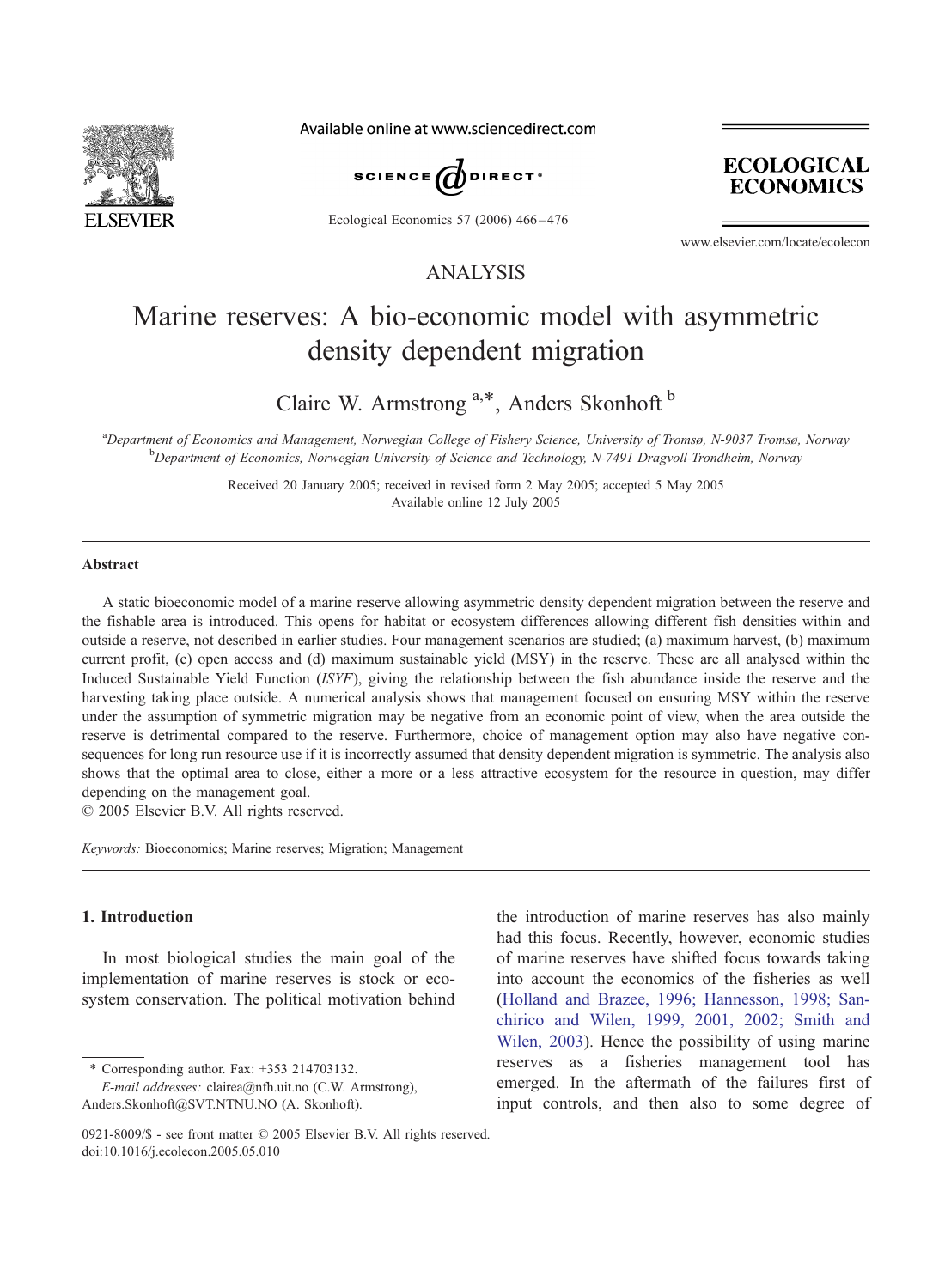reverted back to a more complete form of input control, in the shape of closed areas. This article studies a general bioeconomic model allowing asymmetric density dependent dispersal of resources between a marine reserve of a given size, and its adjacent area, presenting how a set of different management goals and standard equilibrium results are affected by this new management tool.

The ecological conditions within a reserve can be expected to differ from conditions outside a reserve, depending on exploitation and habitat effects. This may be the case both regarding the relationship between species and within single species. Inside a reserve no species are subjected to harvesting pressure, and their relative densities may be very different to that found outside the reserve. For instance, in lieu of intense fishing upon a predator species outside a reserve, the density of prey may be higher outside the reserve than inside, due to greater predatory pressures within the reserve. On the other hand, intense fishing upon a prey species may lead to lower concentration of the predator outside the reserve due the competition with the harvesters. One would here expect there to be lower concentrations of prey outside the reserve, due to this competition. Furthermore, some exploitation may cause habitat degradation outside the reserve, leading to greater concentrations of species within the reserve. However, increased numbers or predation within the reserve may for instance reduce space or success for breeding and the like, that is decrease the attractiveness of the habitat within the reserve, thereby increasing the density outside the reserve. Hence depending on these density effects, we may expect migration between the reserve and the outside area to be affected in such a way that density dependent migration may be asymmetric. That is, there may be migration in or out of the reserve despite the densities being the same in both areas and the equilibrium densities may differ in the two areas.

In this article we model a marine reserve with asymmetric dispersal between the reserve and the outside area. This type of dispersal process has been discussed in biological research (see below), but was first modeled in a bio-economic context by [Skonhoft and Armstrong \(2005\),](#page-10-0) in a purely terrestrial context.<sup>1</sup> In the bio-economic literature a simpler version of this type of dispersion function is used by amongst others, [Conrad \(1999\)](#page-10-0) and [Sanchirico and](#page-10-0) Wilen (2001), who both assume symmetric dispersion.<sup>2</sup> Though many models presented in the literature allow for differing habitat conditions (see [Schnier,](#page-10-0) 2005, for a broad analysis of this), it is assumed that the densities of fish in these different habitats are equal, via the assumption of symmetric density dependence. The contribution of this paper is therefore to allow for differing fish densities, an occurrence which has been observed in nature in many instances (see [Attwood et al., 1997,](#page-10-0) for an overview), but not formally allowed for in the literature. This article expands the model in [Skonhoft and Armstrong](#page-10-0) (2005) to a marine analysis, and studies how the dispersal asymmetry affects the management of the outside area. Another contribution of the paper is the introduction of the Induced Sustainable Yield Function (ISYF), giving the relationship between fish abundance in the reserve and harvesting taking place outside, offering a novel way of comparing interests with regard to preservation within the reserve and harvest opportunities outside the reserve.

We formulate a set of different management options; (a) maximum harvesting, or MSY in the non-reserve area, (b) maximum profit, or MEY in the non-reserve area, (c) open access in the nonreserve area, and (d) MSY within the reserve, or equivalently maximum dispersal out of the reserve. The first management option is the most usual biological management goal, commonly found in fisheries management around the world. The two next options describe optimal management and open access, or zero management outside the reserve in the latter case. [Armstrong and Reithe \(2001\)](#page-10-0) discuss the

 $1$  The history of terrestrial reserves is old, but these nature reserves appeared long after hunting had become completely marginalised compared to farming. Hence terrestrial reserves never had a commercial management approach. The oceans, however, still sustain a large degree of hunting, in the shape of fisheries, making the marine reserve approach a very different one to the terrestrial. The marine reserve focus is increasingly upon the area outside the reserve, while the terrestrial reserve concentrates on the conditions within the reserve.

<sup>2</sup> [Sanchirico and Wilen \(2001\)](#page-10-0) initially describe a general model as presented here, but the entire analysis is done with more limiting assumptions with regard to dispersal.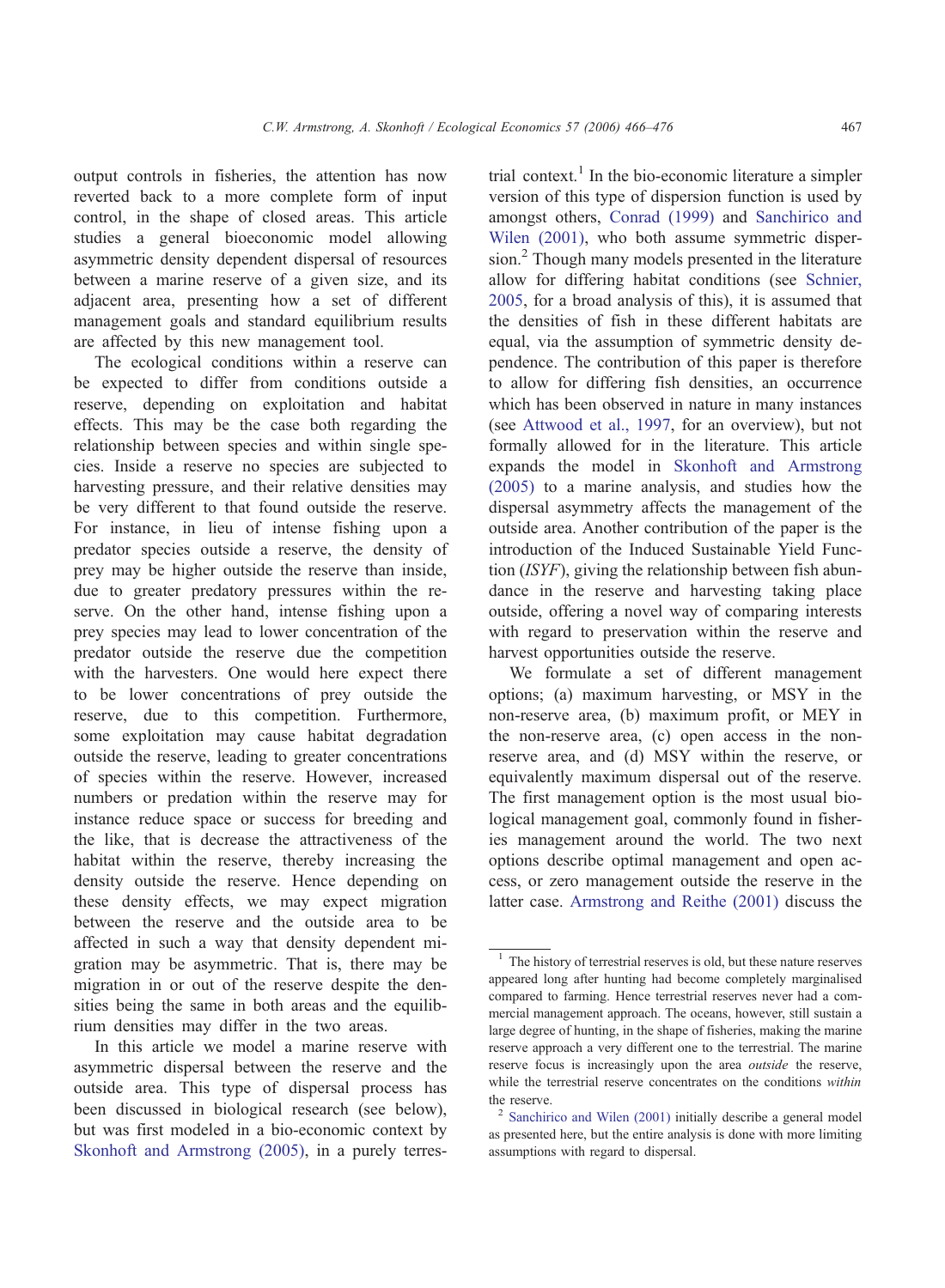issue of management cost reduction with the introduction of marine reserves combined with open access, alluding to the attractiveness of this management option in some fisheries. Managing the fishery outside the reserve is however in most cases a superior vehicle for rent maximisation, hence speaking for management option (b). Nonetheless, most bioeconomic models of marine reserves do not study optimal management in the sense of maximizing economic rent outside the reserve area (for an exception see Reithe,  $2002$ ).<sup>3</sup> The final management option focuses on physical output maximisation within the reserve. The actual implementation of marine reserves has so far had a clear motivation directed towards conservation, the focus often being specific habitats, but also species. In this context, and due to the increasing worry over serious stock depletion the last century ([Botsford et al., 1997; Myers and Worm, 2003; Jack](#page-10-0)son et al., 2003), the issue of maximising biomass output holds many attractions.

The analysis of the four management options is done analytically when possible, with numerical comparisons where necessary. Focus is upon how this general density dependent dispersal model affects results described for more specific models given in the literature, and opens for new insight in possibilities and limitations in the implementation of marine reserves. The evaluation of the various regimes concentrates on efficiency; that is, economic rent in the fishing area, and the degree of conservation measured as fish density in the reserve. The analysis is static, leaving issues of transitional dynamics, and discounting the future, as discussed by [Holland and Brazee](#page-10-0) (1996), for future analysis.

The article is organised as follows. In the next section the ecological model is presented. Here we also introduce the Induced Sustainable Yield Function (ISYF), In Section 3 we study the different management goals presented above. A numerical analysis is done for the North East Atlantic cod stock in Section 4, followed by a discussion of the results in Section 5.

## 2. The ecological model

We consider a marine reserve and an outside area of fixed sizes, $4$  and a fish population that disperses between the two areas. The areas are governed by some state authority, and fishing is allowed only outside the marine reserve. It is assumed that this property rights structure is perfectly enforced meaning that de jure and de facto property rights coincide. In the outside area harvesting takes place by commercial agents, and, as already indicated, there may be different management goals. We let one fish stock represent the populations of economic interest, though one could also imagine this one stock being an aggregation of many commercial species present.<sup>5</sup>

The population growth of the stock in the two areas is described as follows:

$$
dX_1/dt = F(X_1) - M(X_1, X_2)
$$
  
=  $r_1X_1(1 - X_1/K_1) - m(\beta X_1/K_1 - X_2/K_2)$  (1)

and

$$
dX_2/dt = G(X_2) + M(X_1, X_2) - h
$$
  
=  $r_2X_2(1 - X_2/K_2) + m(\beta X_1/K_1 - X_2/K_2) - h$   
(2)

where  $X_1$  is the population size in the reserve at a given point of time (the time index is omitted) and  $X_2$ is the population size in the fishable area at the same time.  $F(X_1)$  and  $G(X_2)$  are the accompanying logistic natural growth functions, with  $r_i$  ( $i = 1, 2$ ) defining the maximum specific growth rates and  $K_i$  the carrying capacities, inside and outside the reserve, respectively.  $h$  is the harvesting, taking place only outside the reserve.

<sup>3</sup> [Sanchirico and Wilen \(2002\)](#page-10-0) and [Sanchirico \(2004\)](#page-10-0) model limited-entry allowing some profits, while [Conrad \(1999\),](#page-10-0) [Sumaila](#page-10-0) and Armstrong (2003), and [Schnier \(2005\)](#page-10-0) implicitly investigate optimal management by determining optimal reserve sizes through optimising simulation processes.

<sup>4</sup> Hence we refrain from studying optimal reserve size as done in [Hannesson \(1998\).](#page-10-0) It is assumed that a given reserve is introduced, and the question remaining is how to manage a fishery in this context.

<sup>&</sup>lt;sup>5</sup> It is clear, however, that an aggregation of species could create compounding effects on the dispersal, not specifically discussed here.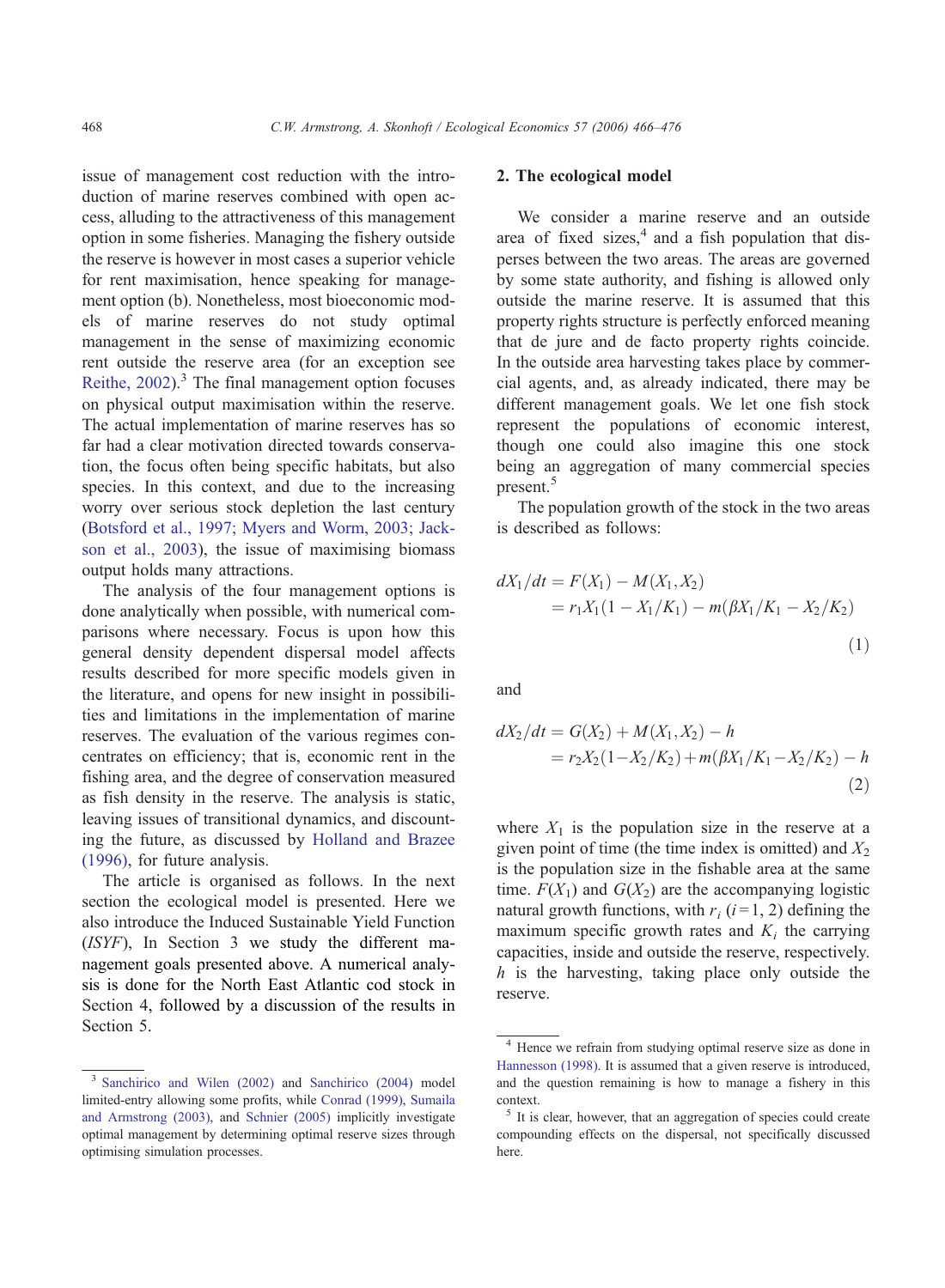In addition to natural growth and harvesting, the two sub-populations are interconnected by dispersion as given by the term  $M(X_1, X_2)$  assumed to depend on the *relative* stock densities in the two areas.  $m > 0$  is a parameter reflecting the general degree of dispersion; that is, the size of the areas, the actual fish species, and so forth. Hence, a high dispersion parameter  $m$  corresponds to a fish stock with large spatial movement. The parameter  $\beta > 0$  takes care of the fact that the dispersion may be due to, say, different predator–prey relations and competition within the two sub-populations as the reserve causes change in the inter and intra species composition (see [Delong and Lamberson, 1999,](#page-10-0) for modeling of such species relationships).<sup>6</sup> For equal  $X_i/K_i$ ,  $i = 1, 2$ , and when there is no harvesting,  $\beta > 1$  results in an outflow from the reserve and could be expected in a situation with greater predatory pressure here, for instance due to there being no harvesting in the reserve. Hence, when mobile prey species choose specific habitats for enhanced feeding possibilities, hiding places and/or nursery areas (Fosså et al., 2002 and [Mortensen, 2000,](#page-10-0) describe this for deep water coral habitats), there can be an outflow surpassing that of when the relative densities do not involve  $\beta$ . On the other hand, when  $0 < \beta < 1$ , the circumstances outside the reserve are detrimental, creating less potential migration out of the reserve. Hence, as opposed to the simpler sink-source models found in the literature (cf. the sink-source concept of the metapopulation theory, see, e.g., [Pulliam \(1988\),](#page-10-0) but also see the density dependent dispersion growth models analysed in the biological literature by [Hastings](#page-10-0) (1982), [Holt \(1985\)](#page-10-0) and [Tuck and Possingham](#page-10-0) (1994)), this model incorporates possible intra-stock or inter-species relations that may result in different concentrations in the two areas; that is, the dispersal may be asymmetric. As indicated above, [Conrad](#page-10-0) (1999) and [Sanchirico and Wilen \(2001\)](#page-10-0) assume symmetric dispersion in their analysis. Hence,  $\beta = 1$  in their models.

The above system is studied only in ecological equilibrium, and hence,  $dX_1/dt = 0$  and  $dX_2/dt = 0$  are assumed to hold all the time.<sup>7</sup> The  $X_1$ -isocline of Eq. (1) may be expressed as:

$$
X_2 = K_2 X_1 (\beta/K_1 - (r_1/m)(1 - X_1/K_1)) = R(X_1),
$$
\n(3)

and generally has two roots;  $X_1 = 0$ , and  $X_1 = K_1 - m\beta$  $r_1$  which may be either positive or negative. When negative, typically reflecting a situation with large spatial movement,  $R(X_1)$  will first slope downwards and intersect with the  $X_1$ -axis for this negative value, reach a minimum and then run through the origin and slope upwards for all positive  $X_1$ . When  $K_1 - m\beta$ /  $r_1>0$ ,  $R(X_1)$  will slope downwards for all negative  $X_1$ -values and reach a minimum in the interval  $[0, K_1 - m\beta / r_1]$ . It then slopes upwards. The isocline is therefore not defined for  $X_1$ -values within this interval in the situation of modest spatial movement. Accordingly, whenever defined,  $R(X_1)$  will slope upwards,  $R'(X_1) > 0$ .

Adding together Eqs. (1) and (2) when  $dX_i/dt = 0$  $(i=1, 2)$ , and combined with Eq. (3) yields:

$$
h = F(X_1) + G(X_2) = F(X_1) + G(R(X_1)) = h(X_1).
$$
\n(4)

In what follows this will be referred to as the Induced Sustainable Yield Function (ISYF), and gives the relationship between the fish abundance in the reserve and the harvesting taking place outside. This function represents therefore the harvesting 'spill-over' from the fishing zone to the reserve.  $h(X_1) \ge 0$  is defined for all  $X_1>0$  that ensures a positive  $X_2$  through Eq. (3).

ISYF will be the basic building block in the subsequent analysis. In the Appendix it is demonstrated that it will be upward sloping for small positive values

<sup>&</sup>lt;sup>6</sup> The parameter  $\beta$  may clearly be a dynamic variable that evolves over an adjustment period to a steady-state level. We are however focusing on steady-state equilibrium, following the creation of a marine reserve, and hence assume that  $\beta$  is constant.

<sup>&</sup>lt;sup>7</sup> It can be shown that the  $X_1$ -isocline of Eq. (1) yields  $X_2$  as a convex function of  $X_1$  while the  $X_2$ -isocline of Eq. (2), for a fixed  $h$ , is a concave function. The system generally has two equilibria, where the one with positive  $X$ -values is stable (see also the main text below). Outside equilibrium, starting with for instance a small  $X_1$  and large  $X_2$ ,  $X_1$  grows while  $X_2$  initially decreases, before it eventually starts growing as well. During the transitional phase where both sub-populations grow, the dispersal may change sign with inflow into the reserve area being replaced by outflow; that is, the reserve area changes from being a sink to being a source. The same shift in dispersal may happen when starting with a small  $X_2$  as well as a small  $X_1$ .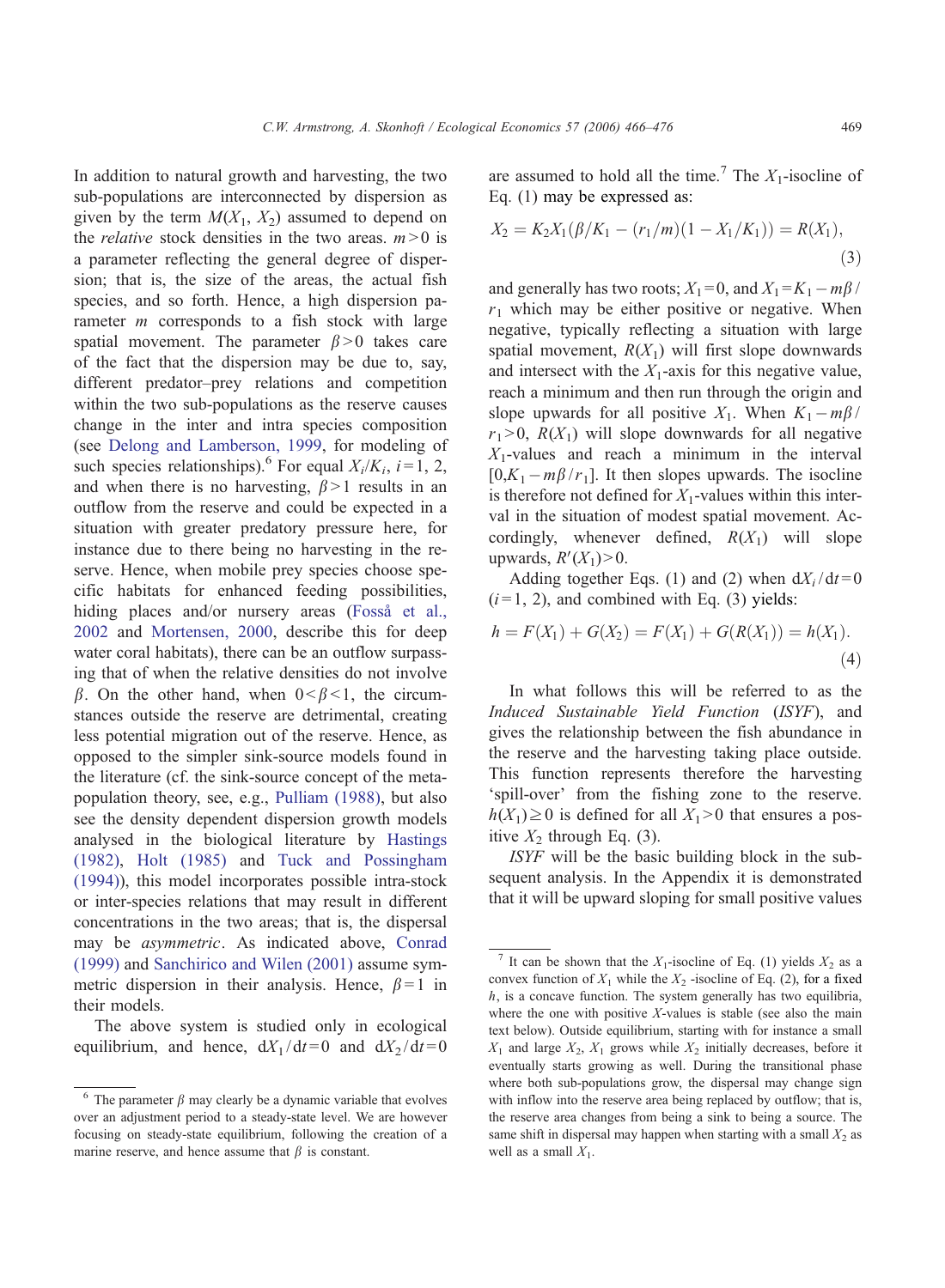of  $X_1$ , reach a peak value and then slope downwards. If  $K_1 - m\beta/r_1 < 0$ , so that  $X_2 = R(X_1)$  is defined for all  $X_1 \ge 0$ , we have  $h(0)=0$  as  $X_2 = X_2(0) = 0$  and accordingly  $F(0) + G(0) = 0$ . Thus, the *ISYF* intersects the



Fig. 1. (a) The Induced Sustainable Yield Function;  $ISYF$  ( $0 < \beta < 1$ ). (b) The Induced Sustainable Yield Function;  $ISYF (\beta > 1)$ . (c) The Induced Sustainable Yield Function;  $ISYF$  ( $\beta = 1$ ).

origin. When  $X_1 = K_1$ , we have  $X_2 = K_2 \beta$  from the  $X_1$ -isocline Eq. (3), and hence  $h(K_1)=0+G(K_2\beta)$ . The harvesting is then nil when  $\beta = 1$ ,  $h(K_1) = 0$ . In models with symmetric dispersal, the ISYF therefore intersects  $K_1$ . Moreover,  $h(K_1) > 0$  if  $\beta < 1$ . When  $\beta$  > 1,  $h(K_1)$  < 0, and the *ISYF* is therefore not defined. On the other hand, if  $K_1 - m\beta / r_1 > 0$  and the spatial movement is modest,  $h(X_1)$  is not defined over the interval [0,  $K_1 - m\beta/r_1$ ], and  $h(K_1 - m\beta/r_1) = 0$ . However, also in this situation  $h(K_1) = G(K_2\beta)$ .

Fig. 1a depicts the *ISYF* for  $0 < \beta < 1$  (and  $K_1 - m\beta$ )  $r_1$ <0), which, as mentioned, is the situation when the circumstances outside the reserve are detrimental, hence creating less potential dispersal out of the reserve. In addition, the natural growth in the reserve is plotted. As Eq. (1) yields  $F(X_1) = M(X_1, X_2)$  in ecological equilibrium, the figure gives information about the size and direction of the dispersal between the two areas as well. Moreover, the natural growth in the outer area  $G(R(X_1))$  is seen in the figure as the difference between these two curves. The reserve may be either a source or a sink for the same amount of harvesting. However, when the harvest pressure is sufficiently high, the reserve becomes a source and fish flows out of the reserve. On the other hand, when the reserve stock is high, the harvest is more modest and the reserve serves as a sink. This is seen in Fig. 1a where the natural growth in the reserve  $F(X_1)$ , and hence the migration  $M$ , is negative. With no harvesting, as already noted, fish flows to the reserve when  $0 < \beta < 1$ . Hence, if the outside area is detrimental as compared to the reserve, the reserve becomes a sink when there is no fishing or quite heavy fishing, depending on the relative sub-stock sizes.

Fig. 1b depicts the *ISYF* when  $\beta > 1$ , i.e. the conditions within the reserve are detrimental. We observe that as long as the ISYF is defined, migration out of the reserve is positive, and the reserve is a source. Similarly for the symmetric case of  $\beta = 1$ , as portrayed in Fig. 1c.

## 3. The various harvesting scenarios

Based on the ISYF, various harvesting scenarios are analysed. Altogether we will study four regimes, with the evaluation of the regimes basically following two axes; the rent or profitability of the fishery, and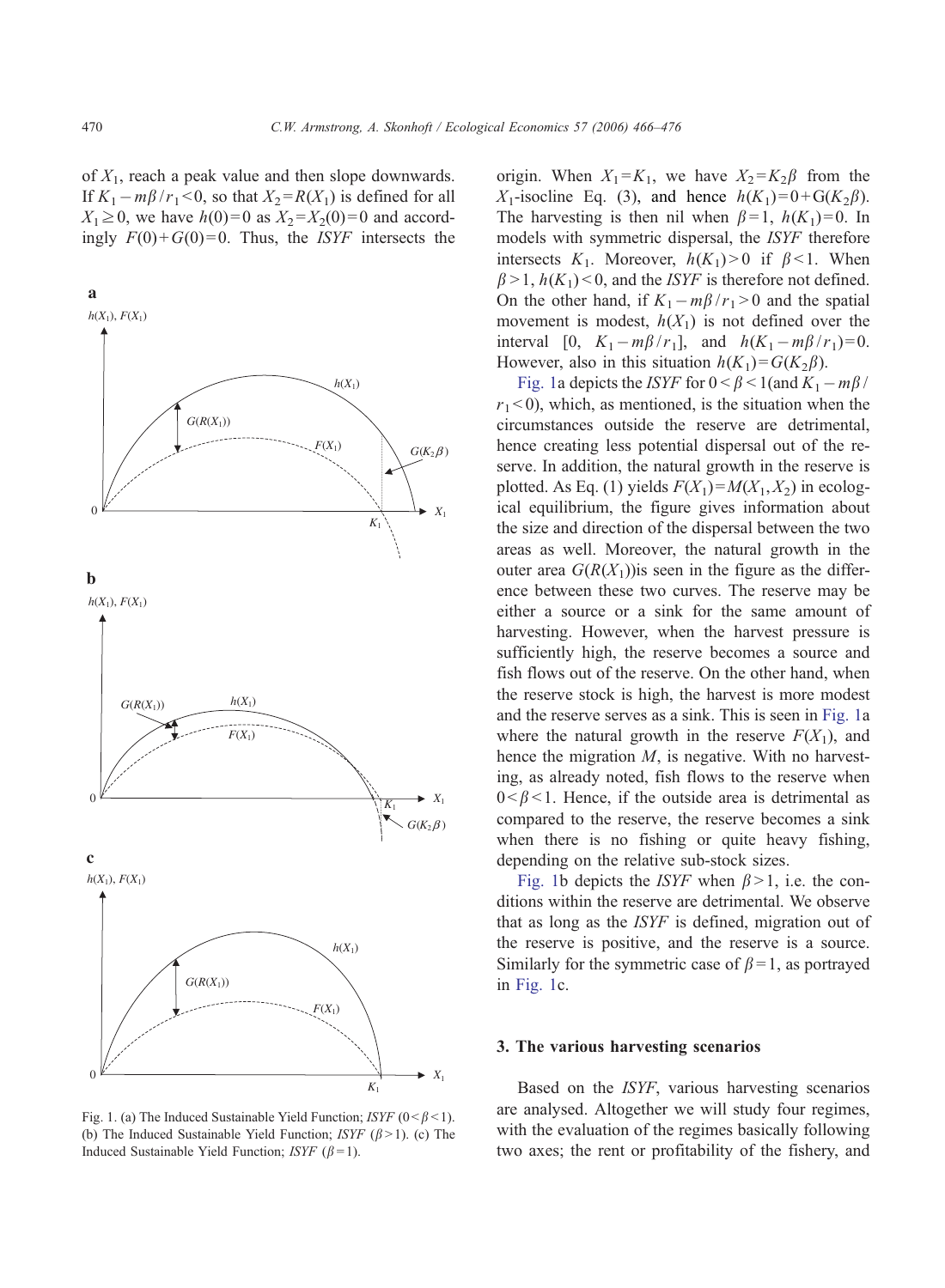<span id="page-5-0"></span>'sustainability' as measured by the fish abundance in the reserve. In all cases, the influence of the dispersal parameter  $\beta$  will be of main concern. As mentioned, the four scenarios or regimes, to be studied are: (a) Maximum harvest, or  $h^{msy}$ , (b) Max current profit, or  $h^{\text{mey}}$ , (c) Open access, or  $h^{\infty}$ , and finally, (d) Maximum sustainable yield in the reserve, or maximum dispersal out of the reserve  $h^{\text{mm}}$ .

## 3.1. Maximum harvest  $h^{msy}$

In this regime we are simply concerned with finding the maximum value of the ISYF. When  $dh(X_1)$  $dX_1 = 0$ , Eq. (4) yields  $F'(X_1) = -G'(R(X_1))R'(X_1)$ . As this equation is a third degree polynomial for the specified functional forms, it is generally not possible to find an analytical solution for  $X_1$ , and hence  $h^{msy}$ . However, it is seen that this solution may either be characterised by  $F' > 0$  together with  $G' < 0$ , the opposite, or simply  $F'=G'=0$ . In Fig. 2, which gives management options for  $0 < \beta < 1$ ,  $h^{msy}$  is described when  $F' < 0$  and  $G' > 0$ .

When taking the total differential of the above condition characterising  $h^{msy}$ , it is not possible to say anything definite about what happens when  $\beta$ shifts up. However, there is good reason to suspect that a higher  $\beta$  will give a higher  $h^{m s y}$  as more fish



Fig. 2. Harvest under (a) Maximum harvest, or  $h^{msy}$ , (b) Max current profit, or  $h^{\text{mey}}$ , (c) Open access, or  $h^{\infty}$ , and finally, (d) Maximum sustainable yield in the reserve, or maximum dispersal out of the reserve  $h^{mm}$  (0< $\beta$  < 1).

then, ceteris paribus, flows out of the reserve and adds to the fishable population. This is confirmed by the numerical examples in the next section.

## 3.2. Maximum current profit  $h^{mey}$

To assess profitability, effort use has to be included. When introducing the Schaefer function  $h = qEX_2$ with  $E$  being effort use and  $q$  being the catchability coefficient, the current profit reads  $\pi = (p - c/qX_2)h$ .  $p$  and  $c$  are the unit landing price and effort cost, respectively, both assumed to be fixed. The profit maximising problem is accordingly to maximise  $\pi = (p - c/qR(X_1))h$ , subject to  $h = h(X_1)$ .

For various reasons (see also below) the most illuminating way to solve this problem is to work with isoprofit curves. When taking the total differential of the profit and keeping  $\pi$  fixed,  $\pi = \bar{\pi}$ (cf. Fig. 2), the slope reads  $dh/dX_1 = -\frac{hc/qR(X_1)^2}{\sqrt{p-c/qR(X_1))}}R'(X) < 0.$  It can be shown that the isoprofit curves are quasiconcave, and the profit level increases outwards in the  $X_1 - h$  plane. The tangency point between an isoprofit curve and  $h(X_1)$  therefore gives the solution to this problem and  $h^{\text{mey}}$ . Compared to the previous case (a) problem of finding  $h^{msy}$ , it follows directly that the stock abundance in the reserve will be larger under the present management goal of profit maximisation. See also Fig. 2. This fits with the intuition and is not very surprising as there are no forces (e.g., discounting) that counteract the working of stock dependent harvesting costs.

As the  $\beta$  parameter influences the isoprofit curves as well as the ISYF, it is difficult to say anything analytically about how, say, a situation with  $\beta > 1$ compared to the standard models with  $\beta = 1$  influences profitability, the amount of harvest and the stock abundance in the reserve. We will return to this in the numerical analysis in the next section. However, because the ISYF is affected only by the ecology, and not the economy, it is clear that a higher price–cost ratio gives a less negative slope of the isoprofit curves, and hence a lower stock in the reserve. Accordingly, the result is a higher harvest  $h^{mey}$ . The economic reason is that more effort is introduced in the outer area accompanied by a smaller stock here, and this unambiguously affects the reserve. The dispersal M therefore always increases under such circumstances either through increased outflow, or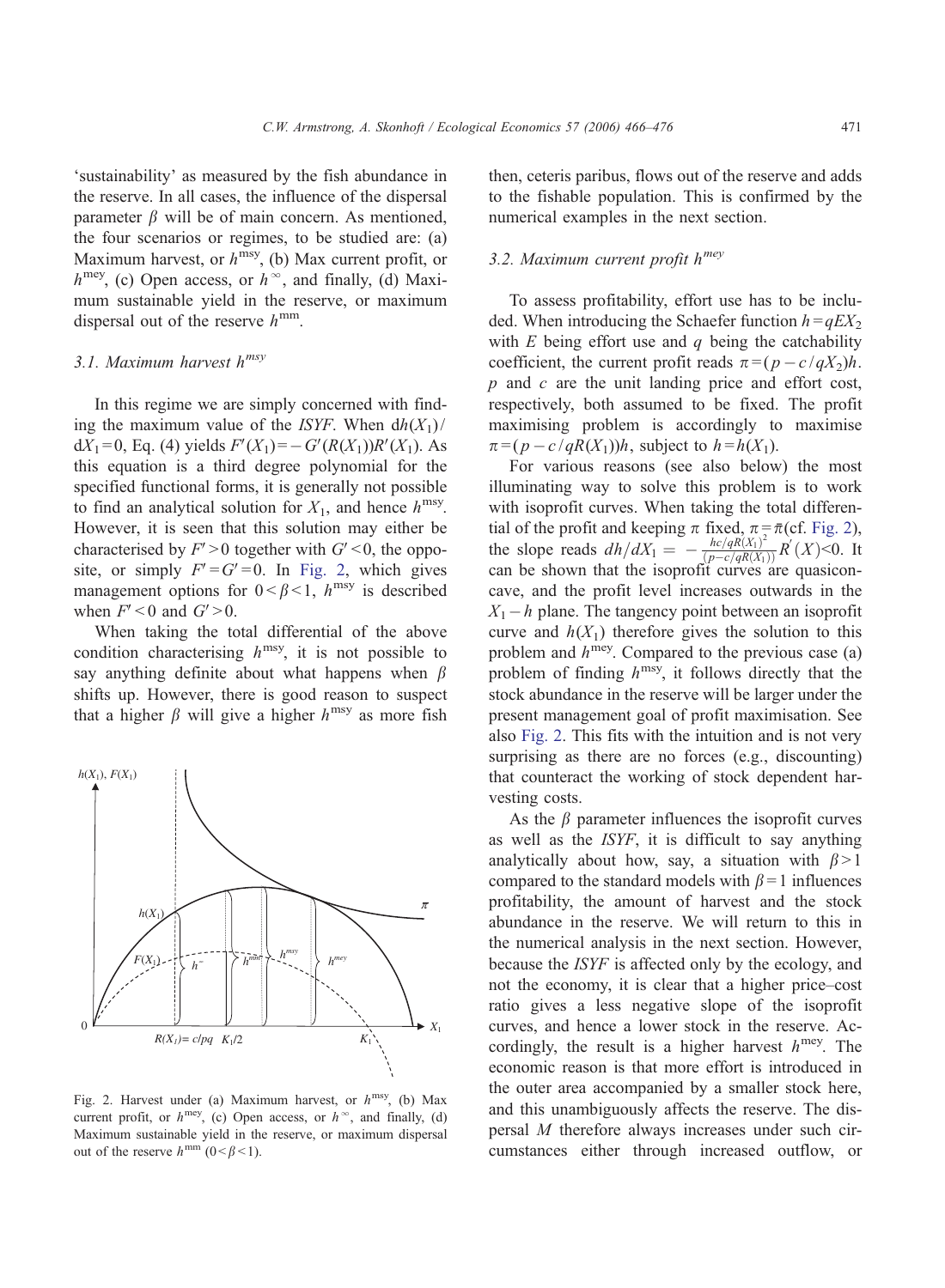through reduced inflow into the reserve (the latter which happens only when  $0 \le \beta \le 1$ ).

## 3.3. Open access  $h^{\infty}$

When applying the standard open access assumption that the profit  $\pi$  equals zero, the stock in the fishable area reads  $X_2 = c/pq$ . When inserting into Eq. (1) in equilibrium, we find an explicit expression for the stock size within the reserve as  $X_1 = \frac{K_1}{2}$  $\left[1 - \frac{mg}{r_1K_1} + \sqrt{\left(1 - \frac{mg}{r_1K_1}\right)^2 + \frac{4mc}{r_1K_1K_2pq}}\right]$ . This solution may also be seen in light of the ISYF as the isoprofit curves asymptotically approach the open access stock size  $R(X_1) = c / pq$  when the profit approaches zero, cf. the above expression for the slope of the isoprofit curve (see also [Fig. 2\)](#page-5-0). Depending on the size of  $\beta$ as well as the other ecological and economic parameters, the open access stock size in the reserve may be either below or above that of the  $h^{msy}$  level. If, say, the price–cost ratio is high, and hence the effort level is high, we may typically find that the reserve stock will be lower than  $h^{msy}$ . A high price–cost ratio, as depicted in [Fig. 2,](#page-5-0) therefore also works in the direction of a low stock abundance in the reserve, and the mechanism is just as in the previous case (cf. also [Sanchirico and Wilen, 2001\)](#page-10-0).

While the open access stock size outside the reserve is unaffected by the degree of asymmetry in the dispersion as well as the other biological parameters due to the Schäfer harvesting function assumption, we observe that a higher  $\beta$  means a smaller open access stock in the reserve. Hence,  $\beta > 1$ , implying detrimental conditions within the reserve, reduces the stock size compared to the standard models with  $\beta = 1$ . The reason for this is that a higher  $\beta$  for a fixed density in the outer area, means more dispersal. In a next step, this translates into a higher natural growth through the equilibrium condition  $F(X_1) = M(X_1, X_2)$ , and hence, a smaller stock abundance. The effect on the size of the harvest is, however, unclear as the  $X_1$  stock associated with  $h^{\infty}$  may be either located to the right or the left hand side of the stock associated with  $h<sup>msy</sup>$ .

The dispersal between the areas under open access may also be calculated, and after some tedious rearrangements we find  $M = m\left\{\frac{\beta}{2}\right\}$  $\left[ \left( 1 - \frac{m\beta}{r_1 K_1} \right) \right]$ for the state of the term of the state of the state of the state of the state of the state of the state of the state of the state of the state of the state of the state of the state of the state of the state of the state  $\sqrt{\left(1-\frac{m\beta}{r_1K_1}\right)^2+\frac{4m\beta}{r_1K_1K_2pq}}$  –  $\frac{c}{K_2pq}$ , which may be either positive or negative. The stylized fact situation of heavy harvesting pressure outside the reserve due to the nature of open access makes the reserve a source,  $M > 0$ , and this is the situation depicted in [Fig. 2.](#page-5-0) On the other hand, favorable conditions in the reserve so that  $\beta$  < 1, combined with a low price–cost ratio and a low harvesting pressure, may give an inflow to the reserve even under open access.

## 3.4. Maximum sustainable yield in the reserve, or maximum dispersal out  $h^{mm}$

Maximum dispersal out of the reserve coincides with the maximum natural growth level within the reserve,  $K_1/2$ , as Eq. (1) yields  $F(X_1)=M$  in equilibrium. Hence, we have  $M = r_1 K_1 / 4$  as the maximum dispersal which is independent of the size of  $\beta$  as well as the economy, and the ecological parameters in the outer area. The corresponding stock level here becomes  $X_2 = (K_2/2)(\beta - r_1K_1/2m)$  when inserting into  $F(X_1) = M$ . A higher  $\beta$  translates therefore unambiguously into a higher fishable stock size under the management option of maximum dispersal, and the effect is quite substantial as we have  $\partial X_2 / \partial \beta = K_2 / 2$ (cf. also the numerical examples below).

It is also possible to find an analytical expression for the harvest by inserting for  $X_2$  and M into Eq. (2) in equilibrium and solving for h. The result is  $h^{mm} =$  $rac{r_2 K_2}{4} (\beta - \frac{r_1 K_1}{2m}) (2 - \beta + \frac{r_1 K_1}{2m}) + \frac{r_1 K_1}{4}$  which is independent of economic factors as well. This harvest may either be smaller or larger than that of the open access, or maximum economic yield. In [Fig. 2,](#page-5-0)  $h^{mm}$  is depicted as being above the open access harvest level. However, when being lower than  $h^{\infty}$ , lower profitability than that of the open access; i.e., negative profit, is possible (cf. the isoprofit curve in [Fig. 2\)](#page-5-0).

#### 4. Numerical illustrations

The above regimes will now be illustrated numerically with data that fits the North East Atlantic cod fishery in a stylised way. The baseline parameter values are given in [Table 1.](#page-7-0) The economic and technological data applied are for an average trawl vessel in the Norwegian fishing fleet, as trawlers harvest 60–70% of the total allowable catch (see [Armstrong, 1999\)](#page-10-0). The biological data are approximations of intrinsic growth rates and stock size described in [Eide \(1997\)](#page-10-0) for the North East Atlantic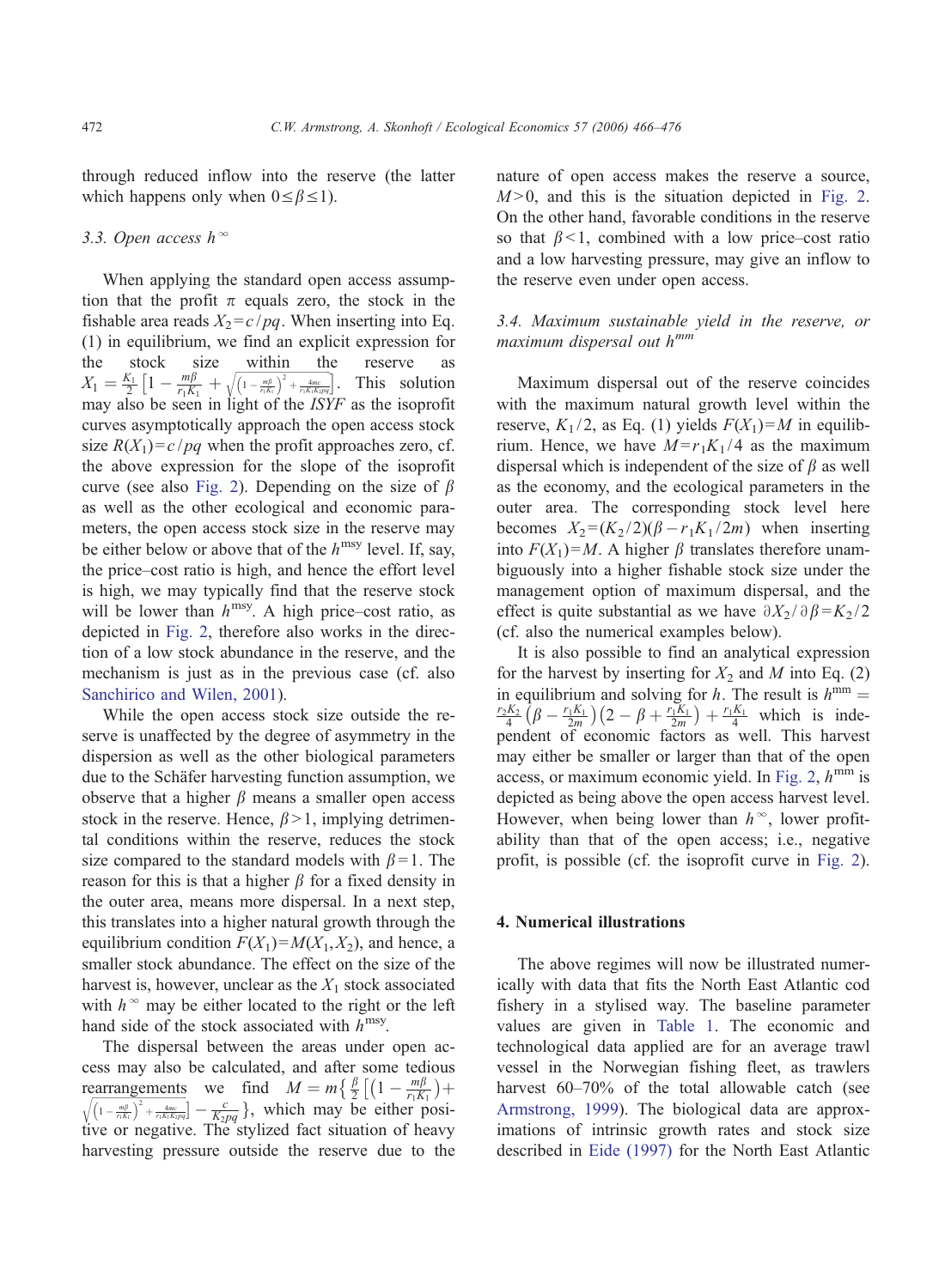<span id="page-7-0"></span>Table 1 Baseline values; prices and costs, ecological parameters and other parameters

| Parameter        | Description                                                       | Value                            |
|------------------|-------------------------------------------------------------------|----------------------------------|
| r <sub>1</sub>   | Maximum specific                                                  | 0.5                              |
| r <sub>2</sub>   | growth rate reserve<br>Maximum specific<br>growth rate outer area | 0.5                              |
| $K_1$            | Carrying capacity reserve                                         | $2500$ (tonne)                   |
| $K_2$            | Carrying capacity                                                 | $2500$ (tonne)                   |
| m                | outer area<br>Dispersion                                          | $1300$ (tonne)                   |
| $\boldsymbol{p}$ | Landing price fish                                                | 7.6 (NOK/kg)                     |
| $\mathcal{C}$    | Effort cost                                                       | 18.6 (mill NOK/<br>trawl vessel) |
| q                | Catchability coefficient                                          | 0.0066<br>$(1/$ trawl vessel)    |

The price is based on average data for 1992, and the cost and catchability parameters are averaged over the years 1990–1993 (see [Armstrong, 1999\)](#page-10-0). Ecological data are approximations of [Eide \(1997\).](#page-10-0)

cod stock. The total carrying capacity  $K_1+K_2$  is divided in two parts, one held as a reserve, the other as the remaining fishable area. In the baseline simulations they are equal. Simulations allowing different *K*-values were run, without this adding any further insight.<sup>8</sup> The dispersion parameter  $m$  is set equal to 1300, illustrating the fact that the cod stock is highly migratory. Little is known about cod and density dependent migration, but it is clear that there are several important density dependent effects in the life-cycle of the cod; spawning, recruitment to the fishable stock, and cannibalism ([Bogstad et al.,](#page-10-0) 1994; Eide, 1997). Hence, density dependent dispersal between the fishable area and the reserve could be seen as an approximation of these effects, making closures relate to geographic areas in the migratory life-cycle of the cod stock. This fits in well with proposals made by some interest groups desiring closures of areas where young cod congregate, and yet others requiring closures of spawning areas.

As demonstrated above, the ecological parameter  $\beta$ is crucial for what happens. This parameter will therefore be varied throughout the simulations and we use three different values for  $\beta$ , with  $\beta = 1.5$  and  $\beta = 0.5$  representing either the reserve or the fishable area as detrimental, respectively. To compare with the standard model with symmetric dispersal, we also illustrate when  $\beta = 1$ . These results are found in [Table 2.](#page-8-0)

In the following we analyse the numerical results from two main perspectives. We first compare the results as regards stock size, harvest, profit etc. of the different management options (a)–(d) for the two  $\beta$  values. This focus is therefore *inter-managerial*, comparing the various management regimes to one another. The second perspective is how sensitive the different management regimes are to the value of  $\beta$ . This analysis shows how choice of management regime can be affected by the uncertainty of the ecological conditions inside and outside the reserve and is hence intra-managerial.

## 4.1. Inter-managerial comparison

One striking observation when studying [Table 2](#page-8-0) is the fact that the maximum dispersal case (d) gives negative profit due to the small stock size in the reserve and overall when  $\beta = 0.5$ . In actuality the situation of high effort level and negative profits will only emerge in the short term, by allowing some form of subsidy or alternative valuation of fishing activity, as no rational agent will otherwise continue harvesting past the 0 profit point. However, given this possibility, even the open access scenario (c) yields higher stock sizes than  $h^{mm}$  in the reserve when the outside area is detrimental (but  $\beta = 1.5$ showed the opposite case). This clearly has management implications, and contrasts purely biological management to management where economic issues are included. For  $\beta = 1.5$  the stock size  $X_2$  increases dramatically in the (d) scenario compared to the other management schemes as anticipated from the theoretical analysis, and is just equal the maximum harvest case (a). However, this equality is a construct of the parameter values, and under such circumstances we thus also have the highest natural growth in the fishable area  $G'(R(X_1))=0$ , as  $h^{msy}$  is characterised by  $F'(X_1) = -G'(R(X_1))R'(X_1)$  (cf. Section 3). The switch in the  $\beta$  value changes the scenario that gives minimum harvest from the open access case (c) when  $\beta$ =1.5 to the maximum dispersal out of the reserve case (d) for  $\beta = 0.5$ . This may also clearly be relevant for management decisions.

<sup>&</sup>lt;sup>8</sup> As could be expected, profits increase and stock size in the reserve decreases for smaller reserve size.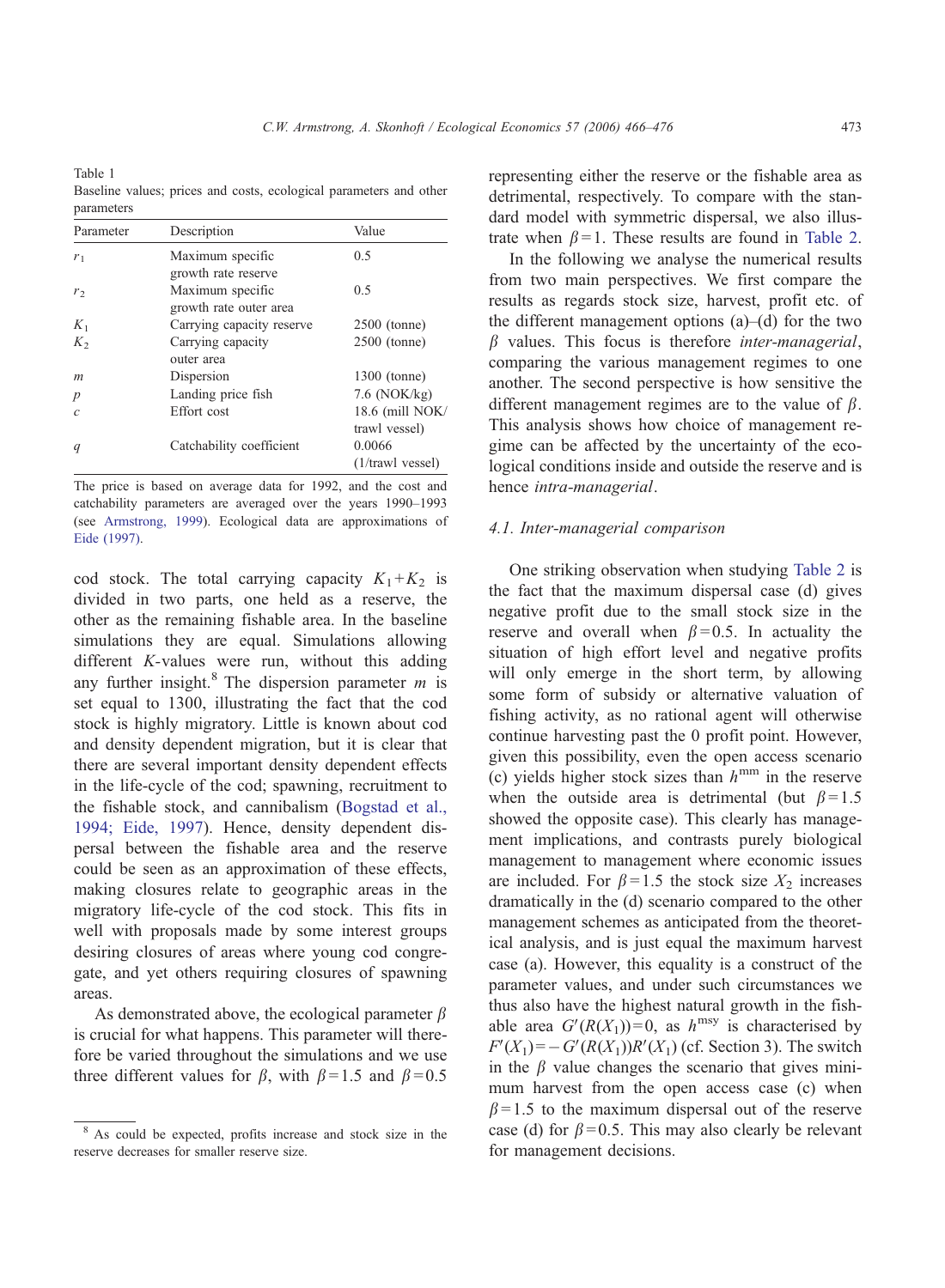The effects of different  $\beta$  values;  $\beta = 0.5$ ; the environment *outside* the reserve is detrimental,  $\beta = 1.0$ ; symmetric dispersal,  $\beta = 1.5$ ; and the

<span id="page-8-0"></span>Table 2

environment inside the reserve is detrimental  $\beta$ -value Management scenario:  $X_1$   $X_2$   $F(X_1) = M$  G h  $\pi$  E  $\beta = 0.5$  (a) Max harvest  $h^{msy}$  1950 563 215 218 432 1120 116 (b) Max profit  $h^{mey}$  2300 973 92 297 389 1831 61 (c) Open access  $h^{\infty}$  1750 370 263 158 420 0 172 (d) Max dispersal  $h^{mm}$  1250 24 313 12 324  $-3558$  2045  $\beta = 1.0$  (a) Max harvest h<sup>msy</sup> 1600 1046 288 304 592 2905 86 (b) Max profit  $h^{mey}$  1800 1315 252 312 564 3076 65 (c) Open access  $h^{\infty}$  930 370 292 158 450 0 185 (d) Max dispersal  $h^{mm}$  1250 649 313 240 553 1801 129  $\beta = 1.5$  (a) Max harvest h<sup>msy</sup> 1250 1274 313 312 625 3367 74 (b) Max profit  $h^{mey}$  1400 1508 308 299 607 3480 61 (c) Open access  $h^{\infty}$  510 370 203 158 361 0 146 (d) Max dispersal  $h^{mm}$  1250 1274 313 312 625 3367 74

Stock sizes  $X_i$  (1000 tonne biomass), natural growth  $F(X_1)$  and  $G(X_2)$  and harvest h (1000 tonne biomass), profit  $\pi$  (million NOK) and effort E (number of trawl vessels).

A switch is also found for lowest migration, existing under the open access case (c) when  $\beta = 1.5$ , and the maximum economic yield case (b) for  $\beta = 0.5$ . The Maximum current profit scenario gives the highest stock sizes, both inside and outside the reserve, compared to all the other scenarios. As already mentioned, this is quite reasonable since this is a static analysis with no discounting involved so that the  $h^{\text{mey}}$  solution always take place to the right hand side of the peak value of the ISYF. Profits are considerably reduced when  $\beta = 0.5$  as compared to when  $\beta = 1.5$ , and this is particularly so for the maximum dispersal case (d). It is also seen that profits show greater variation between the various scenarios when  $\beta$  is low. As would be expected, the profit maximising scenario (b) demands the lowest effort, and open access (c) results in the highest effort level.

We observe that for neither  $\beta = 1.5$  nor  $\beta = 0.5$ presented in Table 2 is the picture regarding stock size differences among the various scenarios the same as those we find on the [Fig. 2](#page-5-0) ISYF. However, this does happen when we have the standard model of symmetric dispersal of  $\beta = 1$  in Table 2.

When comparing  $\beta = 1$  with  $\beta = 1.5$  and  $\beta = 0.5$  in Table 2 we observe that the assumption of symmetry poses the greatest danger of overexploitation when the environment outside the reserve actually is detrimental, i.e.,  $\beta$ <1. Harvest levels would then be set too high for all the management options. This will especially be so for management option (d) of ensuring maximum sustainable yield in the reserve. If alternatively the actual situation is such that the environment inside the reserve is detrimental and  $\beta > 1$ , quotas would be set too low under the assumption of symmetry. Only the open access harvesting (c) would be lower than anticipated.

## 4.2. Intra-managerial comparison

Looking at the effects of the increase in  $\beta$  upon the different management scenarios in Table 2, we observe that  $X_1$  is non-increasing for all cases. All scenarios obtain increased  $X_2$  for increased  $\beta$ , except the open access scenario (c) where the stock level is unchanged as it is determined by the economic parameters only. As already observed, the change is particularly substantial for case (d). The dispersal  $M$  is increasing under scenario (a) and (b), while it first increases and then decreases under the open access case (c). Growth in the fishable area  $G$  increases under schemes (a) and (d) while it first increases and then decreases under the maximum economic yield case (b). Under the open access case (c) there is of course no change as the fishable stock, and hence, the accompanying natural growth, are determined by economic factors only. Harvest and profit increase for all scenarios except case (c) where harvest decreases, and profits of course all the time remain zero. Not unexpected from the theoretical analysis, there is no clear pattern for the effort use  $E$  as  $\beta$  increases.

As  $\beta$  functions as a relative concept between the area within and outside the reserve, the analysis may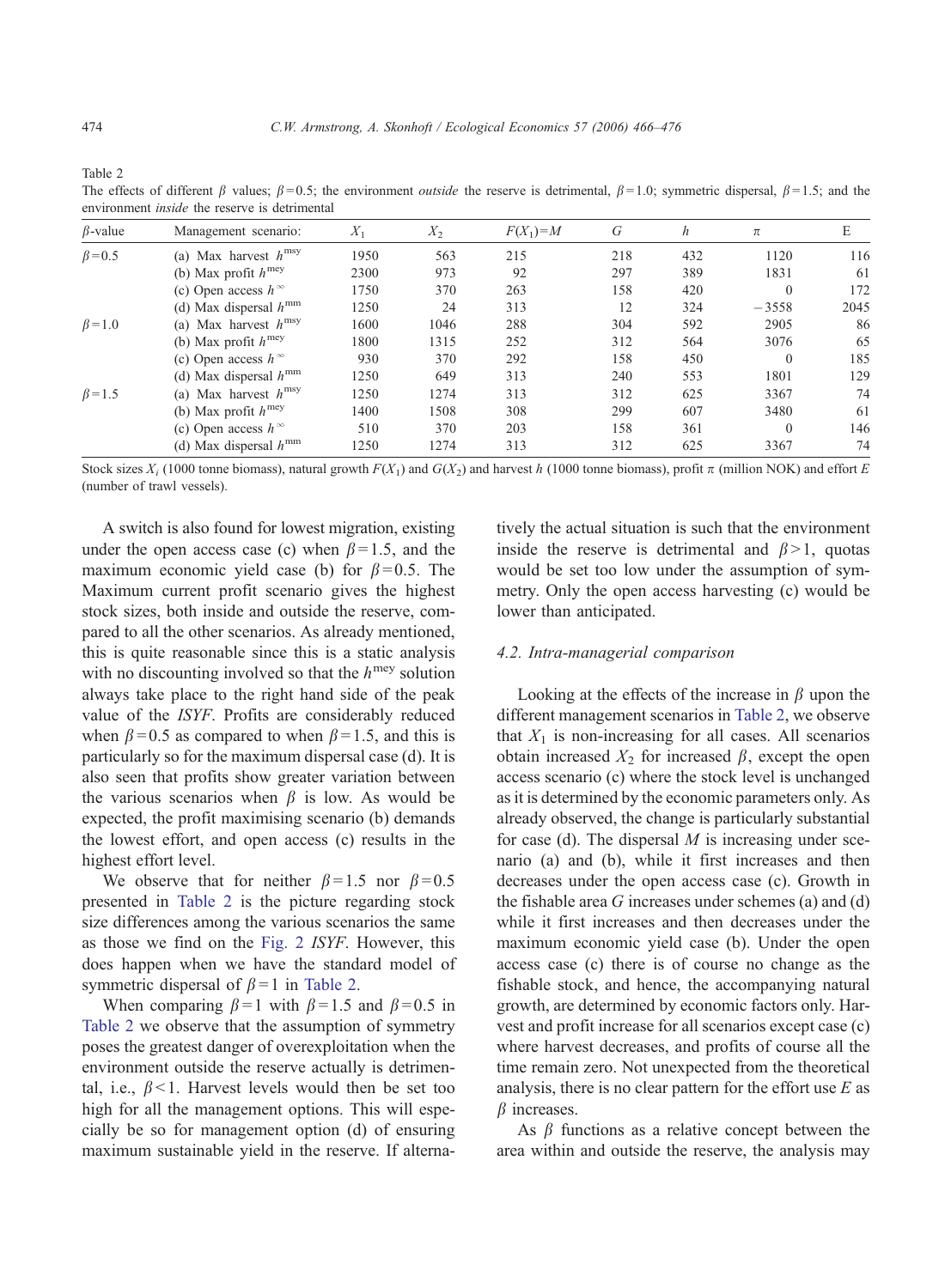indicate that depending on the management preferences, the chosen area to close may differ. $9$  If the manager wishes to maximise harvests as in case (a), closing the detrimental area is the best option. This is also so under the maximum profit scenario of (b). On the other hand, if the goal is to maximise employment in the shape of effort as in the open access scenario (c), the best option is to close the ecologically more attractive area; that is, the area with the lowest  $\beta$ . It is also seen that closing the most detrimental area is by far the best option under the maximum dispersal goal (d). Indeed, doing the opposite may have substantial negative economic consequences.

## 5. Concluding remarks

The ecological conditions within a marine reserve can be expected to differ from conditions outside a reserve due to exploitation and habitat effects. In the present paper this is analysed by assuming asymmetric density dependent dispersal between a reserve and an outside fishable area. It is demonstrated that this may give substantially different results compared to the standard models of symmetric dispersal. This is shown analytically by introducing the Induced Sustainable Yield Function (ISYF), and by running numerical examples. Altogether, four different management options are analysed.

The comparisons between symmetric and asymmetric dispersal show that if the environment is detrimental outside the reserve, a situation easily imagined, there are clear dangers of incorrectly assuming symmetry when managing a fishery, as over-harvesting would ensue. As many reserves are imposed in order to protect unique habitats or habitats of special importance to marine life, this issue seems of great relevance. Furthermore, a management scenario inside the reserve given by maximum sustainable yield, or maximum dispersal out of the reserve, has most serious consequences, in the shape of potentially negative profits and small total stock size, if it is mistakenly assumed that migration is symmetric when the actual situation outside the reserve is detrimental.

The analysis may also indicate that depending on what the management goal is, the preferable areas to close may differ. Hence in the management of the North East Atlantic cod fishery, which from the Norwegian side (also Russia and other countries fish upon this stock) has had to answer for a plethora of management goals such as securing viable communities, environmental requirements as well as economic aims, it is not clear as to which of the examples studied here should apply. In recent years, however, the economic goals have increasingly been underlined ([Johnsen, 2002\)](#page-10-0), and hence a management goal of profit maximisation combined with the closing of more detrimental areas would be relevant. This would presumably also be easier to get acceptance for politically, as the ecologically attractive areas are also usually the areas that have the greatest fisheries concentration and importance, but nonetheless contrasting the desire shown by biologists to close productive or pristine areas.

The case of symmetric density dependence is overall quite improbable, as expecting different habitats or ecosystems to have equal densities seems a strong and idealized assumption. Hence when this idealized assumption implies serious consequences for management, as presented here, it should be applied with great care.

## Acknowledgements

Claire Armstrong gratefully acknowledges support from the Norwegian Research Council, and excellent working conditions at the Coastal and Marine Resources Centre at University College Cork, Ireland. The authors thank an anonymous referee for useful comments.

#### Appendix A. The ISYF curve

For the specific functional forms,  $h(X_1)$  will generally be a fourth degree polynomial. The ISYF is defined when  $h(X_1) \ge 0$  for all  $X_1 > 0$  that ensures a positive  $X_2 = R(X_1)$ . We only look at the case where the  $X_1$ -isocline is defined for all positive  $X_1$  that is,  $K_1 - m\beta/r_1 < 0$ . We then have  $h(0)=0$  together with  $h(K_1) = G(K_2\beta)$ , and accordingly  $h(K_1) = 0$  for  $\beta = 0$ and  $\beta = 1$ , and  $h(K_1) > 0$  for  $0 < \beta < 1$  while not being defined when  $\beta > 1$  (see also the main text). Differentiation yields  $dh/dX_1 = F' + G'R'$ . Because  $R' > 0$  for

 $9$  Notice that due to the actual parameter values (cf. [Table 1\)](#page-7-0), the two areas are totally symmetric except for the value of  $\beta$ .